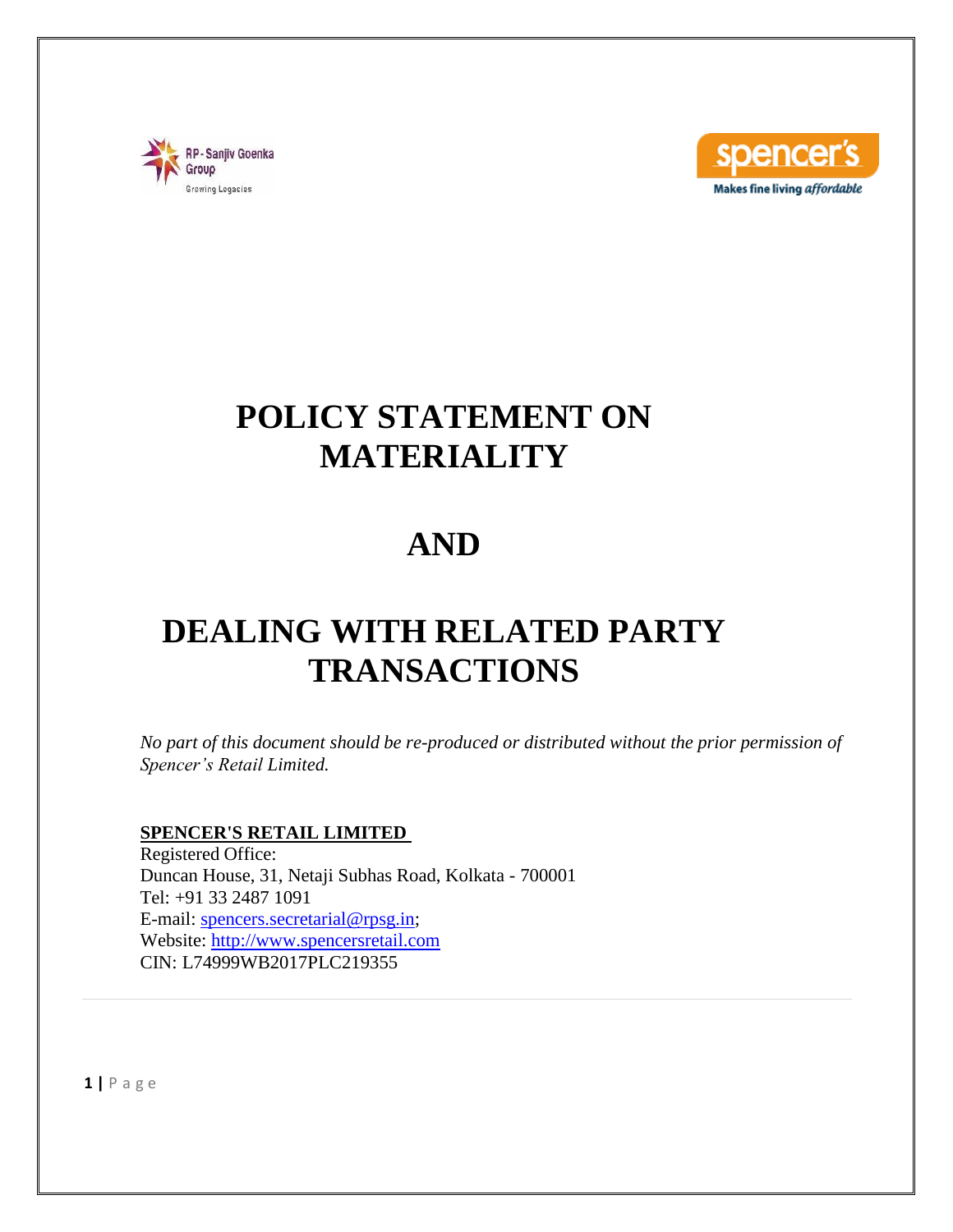| <b>Table of contents</b>                                            | Page No. |
|---------------------------------------------------------------------|----------|
|                                                                     |          |
| Preamble, Objective of the Policy                                   | 03       |
| Definition                                                          | 04       |
| Applicability                                                       | 06       |
| Procedure                                                           | 06       |
| Review and approval of Related Party Transaction                    | 07       |
| <b>Approval Process Chart</b>                                       | 10       |
| Materiality of Transaction                                          | 10       |
| <b>Pre-Approved Transactions</b>                                    | 11       |
| Related Party Transactions not previously approved under the Policy | 11       |
| Disclosure                                                          | 11       |
| Scope Limitation                                                    | 12       |
| <b>Review and Amendments</b>                                        | 12       |
| <b>Annexure-I- Related Party Format</b>                             | 13       |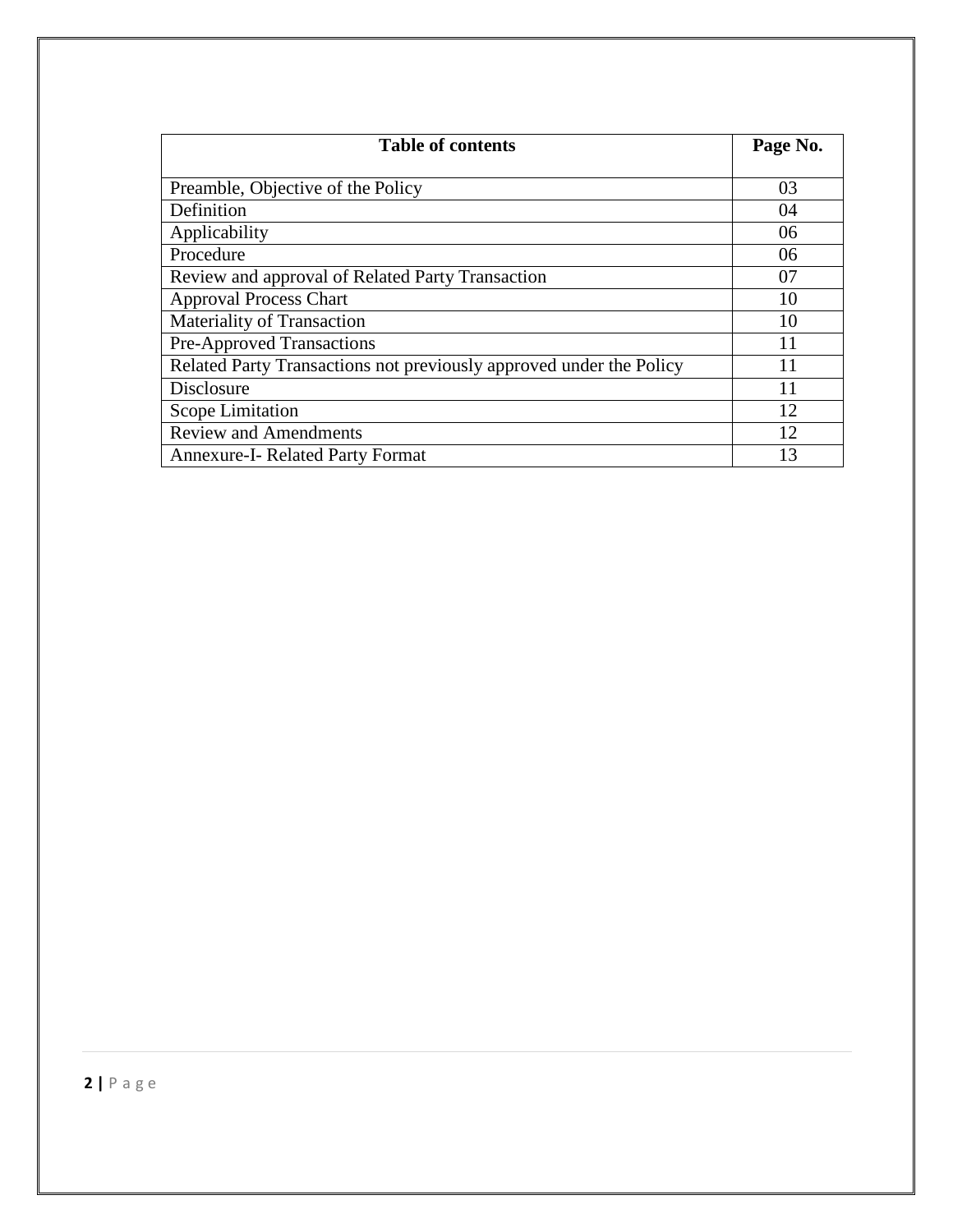# **Preamble**

Spencer's Retail Limited ("SRL" or "Company") is governed, amongst others, by the rules and regulations framed by Securities Exchange Board of India ("SEBI"). SEBI has mandated every listed company to formulate a policy on materiality of Related Party Transactions and also on dealing with Related PartyTransactions.

Accordingly, the Board of Directors of SRL (referred to hereinafter as "the Board") had framed this policy relating to Related Party Transactions as defined herein pursuant to Section 177, 188 and other applicable provisions of **Companies Act, 2013** ('the Act') read with the Companies (Meeting of Board and its Powers) Rules, 2014 ('Rules') and Regulation 23 and other applicable Regulations of *Securities and Exchange Board of India (Listing Obligations and Disclosure Requirements) Regulations, 2015* ('Listing Regulations' or 'LODR').

In view of a recent notification issued by the Securities Exchange Board of India, the amendment to this Policy has been adopted by the Board of Directors of the Company based on the recommendations of the Audit Committee of the Company ("the Audit Committee") and shall be effective from April 1, 2022.

The Board has determined that the Audit Committee isbest suited to review all Related Party Transactions.

## **Objectives of the Policy**

The objective of this Policy is to set out;

- (a) the materiality thresholds for related party transactions and;
- (b) the manner of dealing with transactions between the Company and its related parties based on the Act, Regulation 23 of the LODR and any other laws and regulations as may be applicable to the Company.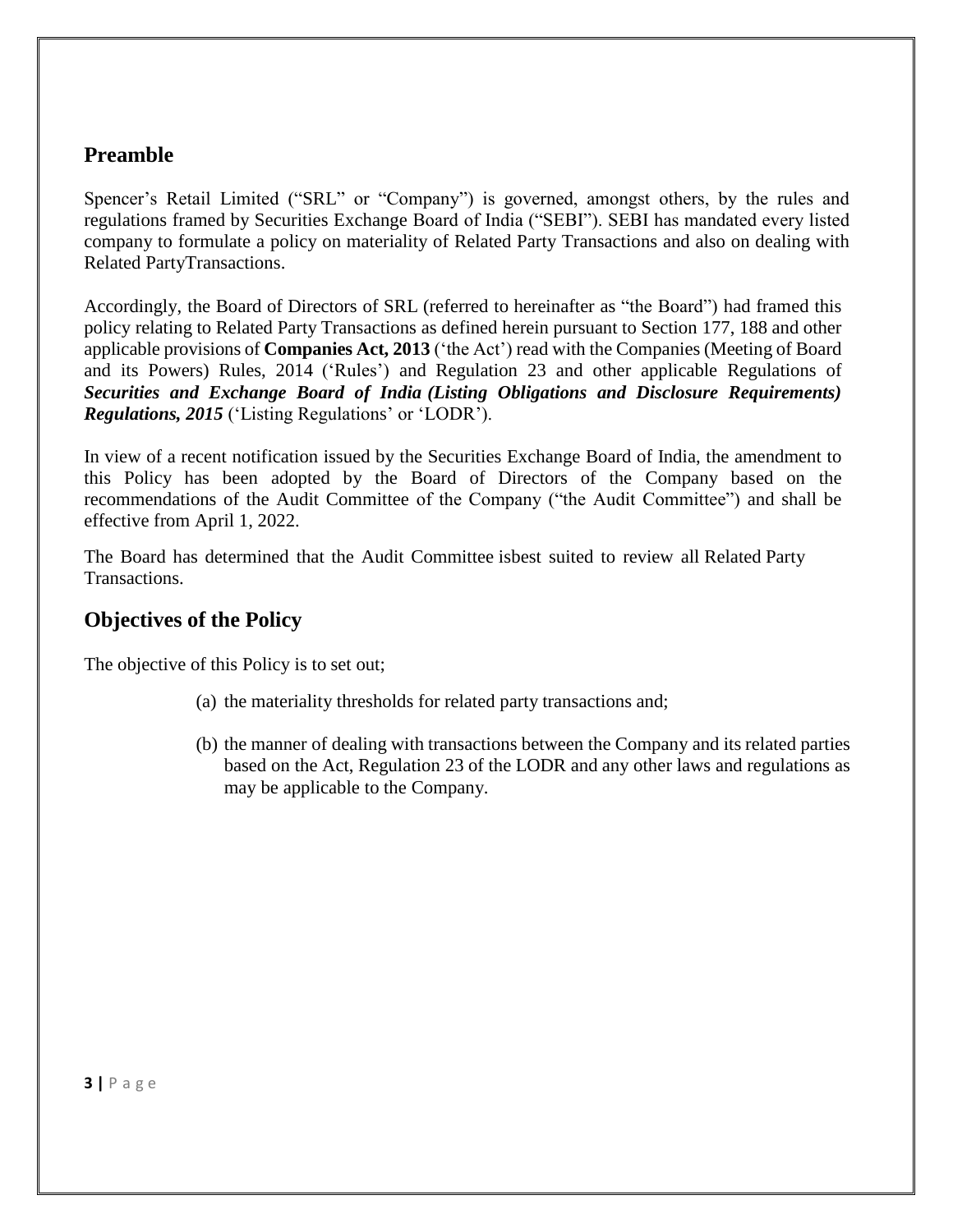# **Definitions**

| Act                                                                      | The Companies Act, 2013                                                                                                                                                                                                                                                                                                                                                                                              |  |  |  |  |  |
|--------------------------------------------------------------------------|----------------------------------------------------------------------------------------------------------------------------------------------------------------------------------------------------------------------------------------------------------------------------------------------------------------------------------------------------------------------------------------------------------------------|--|--|--|--|--|
| <b>Audit</b><br><b>Committee</b>                                         | Audit Committee of Board of Directors of the Company constituted<br>under provisions of LODR and the Act                                                                                                                                                                                                                                                                                                             |  |  |  |  |  |
| Arm's Length<br><b>Transaction</b>                                       | a transaction between two related parties that is conducted as if they were<br>unrelated, so that there is no conflict of interest                                                                                                                                                                                                                                                                                   |  |  |  |  |  |
| <b>Board</b>                                                             | Board of Directors of the Company.                                                                                                                                                                                                                                                                                                                                                                                   |  |  |  |  |  |
| <b>Key Managerial</b><br><b>Personnel</b>                                | i.<br>Chief Executive officer and/or the Managing Director<br>ii.<br>Whole time Director<br>iii.<br>Company Secretary and<br><b>Chief Financial Officer</b><br>iv.<br>or such other officer, not more than one level below the directors who is in<br>whole-time employment, designated as key managerial personnel by the Board.                                                                                    |  |  |  |  |  |
| <b>LODR/Listing</b><br><b>Regulations</b>                                | SEBI (Listing Obligation and Disclosure Requirements) Regulations, 2015, as<br>amended from time to time.                                                                                                                                                                                                                                                                                                            |  |  |  |  |  |
| <b>Material Related</b><br><b>Party Transaction</b><br><b>Under LODR</b> | A transaction with a related party shall be considered material if the<br>transaction(s) to be entered into individually or taken together with previous<br>transactions during a financial year, exceeds Rs. 1000 crore or ten percent of<br>the annual consolidated turnover of the listed entity as per the last audited<br>financial statements of the listed entity, whichever is lower.                        |  |  |  |  |  |
|                                                                          | A transaction involving payments made to a related party with respect to brand<br>usage or royalty shall be considered material if the transaction(s) to be entered<br>into individually or taken together with previous transactions during a financial<br>year, exceed five percent of the annual consolidated turnover of the listed entity<br>as per the last audited financial statements of the listed entity. |  |  |  |  |  |
|                                                                          | The above financial thresholds are subject to any amendments made in the<br>Listing Regulations from time to time, in which case the above thresholds<br>shall deem to refer to such amended threshold(s).                                                                                                                                                                                                           |  |  |  |  |  |
| <b>Material</b><br><b>Modification</b>                                   | Any modification(s), alteration(s) and/or change(s) to the terms and conditions<br>governing a Material Related Party Transaction having any of the following<br>implications:                                                                                                                                                                                                                                       |  |  |  |  |  |
| $4   P \text{age}$                                                       |                                                                                                                                                                                                                                                                                                                                                                                                                      |  |  |  |  |  |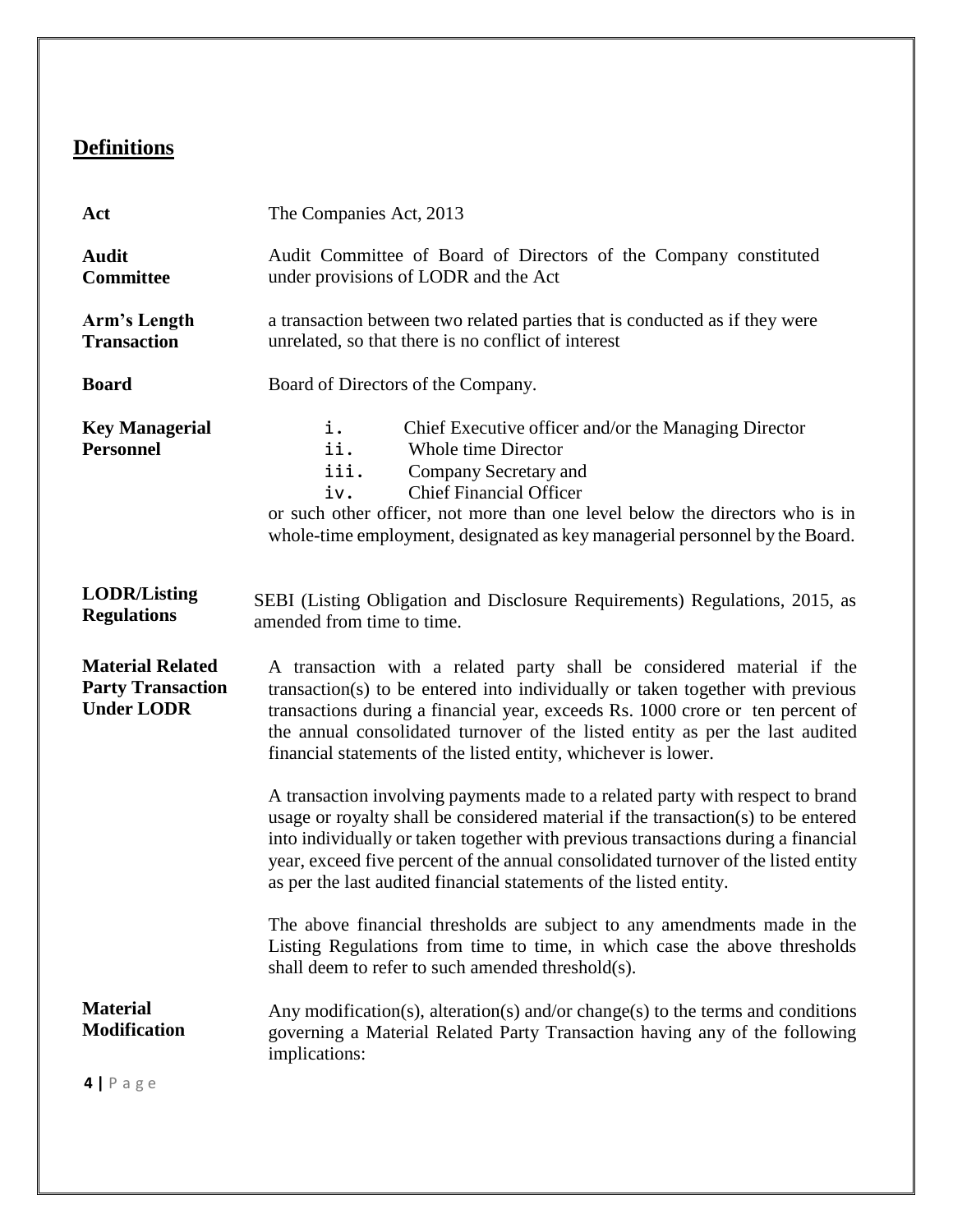|                                                        | (a) 10% of the financial consideration; or<br>(b) having financial implication of more that Rs.100 Crores shall be<br>considered as material modification.                                                                                                                                                                                                                                                                                                                                                                                                                                                                                                                                                                      |  |  |  |  |
|--------------------------------------------------------|---------------------------------------------------------------------------------------------------------------------------------------------------------------------------------------------------------------------------------------------------------------------------------------------------------------------------------------------------------------------------------------------------------------------------------------------------------------------------------------------------------------------------------------------------------------------------------------------------------------------------------------------------------------------------------------------------------------------------------|--|--|--|--|
| <b>Significant Related</b><br><b>Party Transaction</b> | A related party transaction shall be considered significant if it exceeds the<br>following limits:                                                                                                                                                                                                                                                                                                                                                                                                                                                                                                                                                                                                                              |  |  |  |  |
|                                                        | $\triangleright$ Sale, purchase or supply of any goods or materials $> 10\%$ of<br>Annual Turnover*<br>$\triangleright$ Selling or otherwise disposing of, or buying, property of any<br>kind > $10\%$ of Net Worth*                                                                                                                                                                                                                                                                                                                                                                                                                                                                                                            |  |  |  |  |
|                                                        | Easing of property of any kind $> 10\%$ of Turnover or Net<br>Worth                                                                                                                                                                                                                                                                                                                                                                                                                                                                                                                                                                                                                                                             |  |  |  |  |
|                                                        | $\triangleright$ Such related party's appointment to any office or place of profit<br>in the company, its subsidiary company or associate company<br>monthly remuneration $>$ Rs. 2.5 Lakh                                                                                                                                                                                                                                                                                                                                                                                                                                                                                                                                      |  |  |  |  |
|                                                        | $\triangleright$ Availing or rendering of any services > 10% of Net Worth<br>$\triangleright$ Underwriting the subscription of any securities or derivatives<br>thereof, of the company $>1\%$ of Net Worth                                                                                                                                                                                                                                                                                                                                                                                                                                                                                                                     |  |  |  |  |
|                                                        | * Turnover or Net worth criteria shall be on the basis of the audited standalone<br>financial statements of the preceding financial year.                                                                                                                                                                                                                                                                                                                                                                                                                                                                                                                                                                                       |  |  |  |  |
| Ordinary<br><b>Course</b><br><sub>of</sub>             | means a transaction which/wherein:                                                                                                                                                                                                                                                                                                                                                                                                                                                                                                                                                                                                                                                                                              |  |  |  |  |
| <b>Business</b>                                        | $\triangleright$ is carried out in the normal course of business envisaged in<br>accordance with the Memorandum of Association ('MoA') of<br>the Company as amended from time to time, or<br>$\triangleright$ is as per historical practice with a pattern of frequency, or<br>$\triangleright$ is in connection with the normal business carried on by the<br>Company, or<br>$\triangleright$ the income, if any, earned from such activity/transaction is<br>assessed as business income in the Company's books of<br>accounts and hence is a business activity, or<br>$\triangleright$ is common commercial practice, or<br>$\triangleright$ meets any other parameters/criteria as decided by the<br>Board/Audit Committee. |  |  |  |  |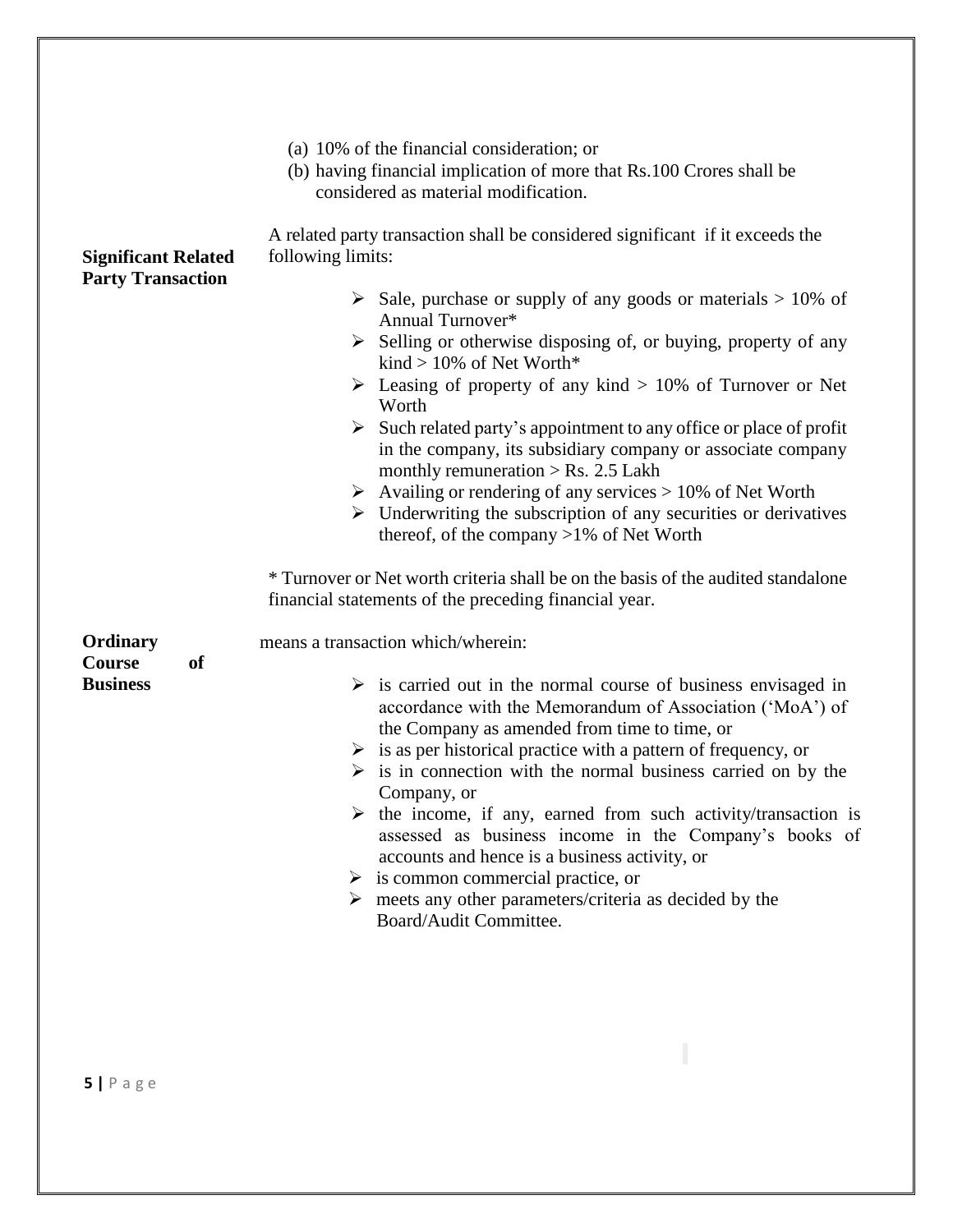| <b>Related Party</b>                                                      | Related Party shall have the same meaning as defined under Section $2(76)$ of the Act<br>or under the applicable accounting standards read with Regulation $2(1)$ (zb) of the<br>SEBI Listing Regulations and other applicable provisions, if any.                                                                                 |  |  |
|---------------------------------------------------------------------------|------------------------------------------------------------------------------------------------------------------------------------------------------------------------------------------------------------------------------------------------------------------------------------------------------------------------------------|--|--|
|                                                                           | Reference and reliance may be placed on the clarification issued by the Ministry of<br>the Corporate Affairs, Government of India and SEBI and other Authorities from time<br>to time on the interpretation of the term "Related Party".                                                                                           |  |  |
| What<br><b>is</b><br><b>Related</b><br><b>Party</b><br><b>Transaction</b> | "Related Party Transaction" shall mean any transaction where a counterparty is a<br>related party and shall include the related party transactions listed under Section 188<br>(1) of the Act, Regulation $2(1)$ (zc) of the SEBI Listing Regulations, applicable<br>accounting standards and other applicable provisions, if any. |  |  |

*Any other term not defined herein shall have the same meaning as defined in the Companies Act, 2013, the LODR or any other applicable law or regulation.*

Secretarial Department will prepare the list of Related Parties and in consultation with Finance & Accounts team shall provide the list of the Related Parties together with transaction value on quarterly basis to the Audit Committee/Board, as the case may be.

# **Applicability**

This Policy shall be applicable to all Related Party Transactions (as defined above) entered by the Company. All Related Party Transactions are to be done strictly as per the procedures, processes and methodologies prescribed in this policy and this policy shall invariably be applicable to the Company and all transactions with its related parties.

However, the provisions given under LODR / SEBI circulars, as mentioned in this policy shall be applicable only to the Company.

### **Procedure**

a) Identification of Related Parties:

Each Director and Key Managerial Personnel shall, at the beginning of a financial year, disclose to the Company Secretary of the Company particulars of their Related Parties and disclose any changes thereto during the financial year as immediately as practicable. Based on above and where applicable, based on other information, the management shall prepare and present before the Audit Committee a list of Related Parties. This list will be updated on an ongoing basis to reflect changes, if any.

Further, the Secretarial Department shall on an ongoing basis review the definition of related party under the Act as well as under LODR and confirm the list of related parties to the Audit Committee on a monthly basis.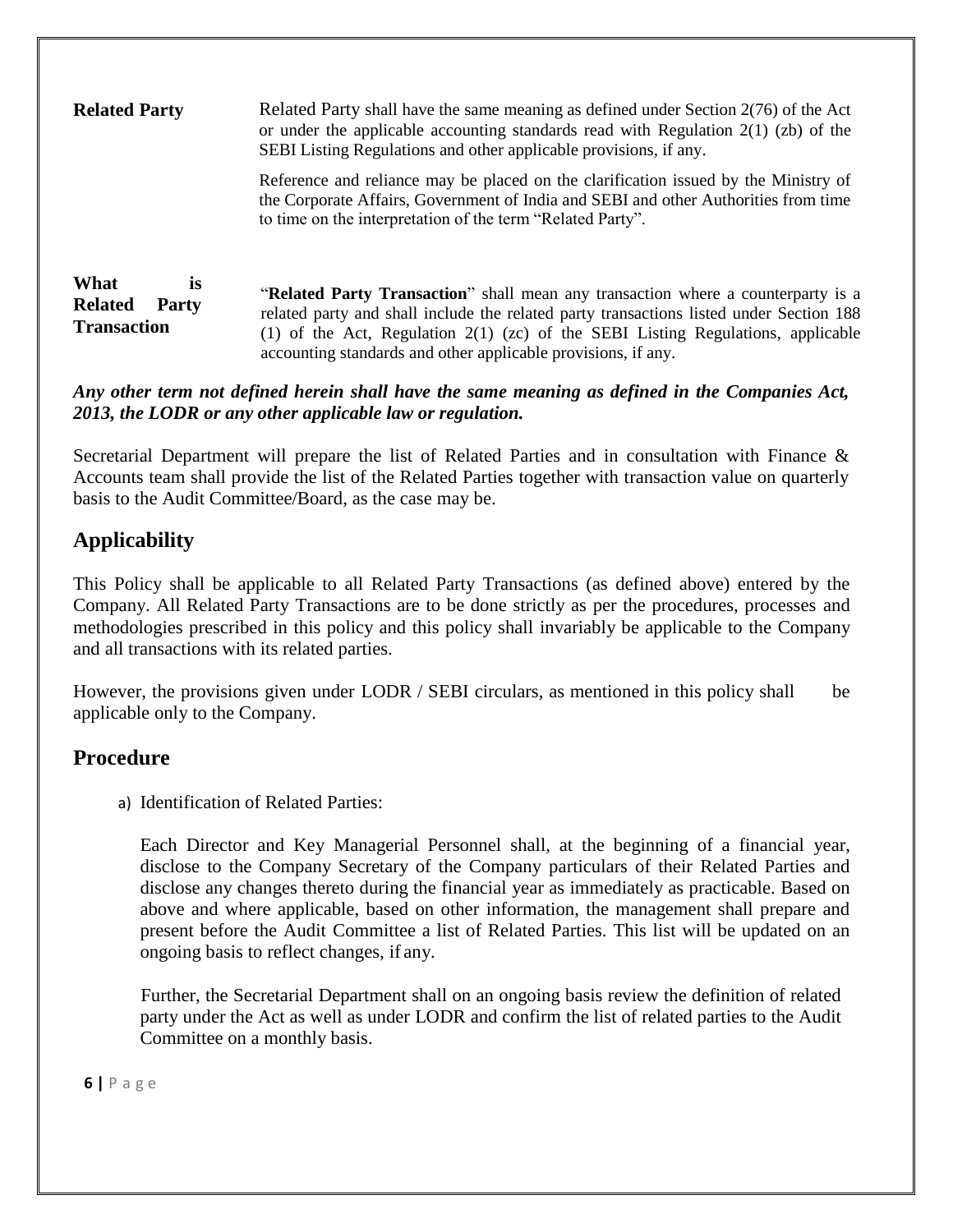The Company prefers to receive such notice of any potential related party transaction well in advance so that Audit Committee has adequate time to obtain and review information about the proposed transaction.

- b) Generally related party transactions will be done only at Arm's length in terms of prices/terms and conditions and in the ordinary course of business. In case where a transaction is done without monetary consideration, then the arm's length price shall be the deemed consideration for such transaction, be the price, if the transaction should have been transacted at a price, had it not been done without monetary consideration.
- c) Arm's length price comparable to be established for every transaction by any one of the following methods:
	- i. Comparison with similar transactions with third parties
	- ii. Having three (3) quotations
	- iii. Establishing comparable prices/terms using reputed data bases or indices.
	- iv. Transfer pricing analysis determined by a third party agency
	- v. Any price determined by any Regulator
	- vi. Third party valuation report to be obtained to establish the Arm's Length Price.
- d) For every related party transaction or modification(s) thereof, necessary approvals shall be obtained from the Audit Committee/Board/Shareholders, as the case may be.

# **Review and approval of Related Party Transaction**

#### **A. Audit Committee**

All related party transactions and subsequent material modifications shall require prior approval of the audit committee before entering into such transaction in compliance with the provisions of the Act and the Listing Regulations, as amended from time to time. The Audit Committee shall consider all relevant factors while deliberating the Related Party Transactions for its approval.

Any member of the Audit Committee who has a potential interest in any Related Party Transaction will recuse himself and abstain from discussion and voting on the approval of the Related Party transaction.

A Related Party Transaction which is

- (i) not in the ordinary course of business, and / or
- (ii) not at arm's length price,

would require approval of the Board or of shareholders as discussed subsequently.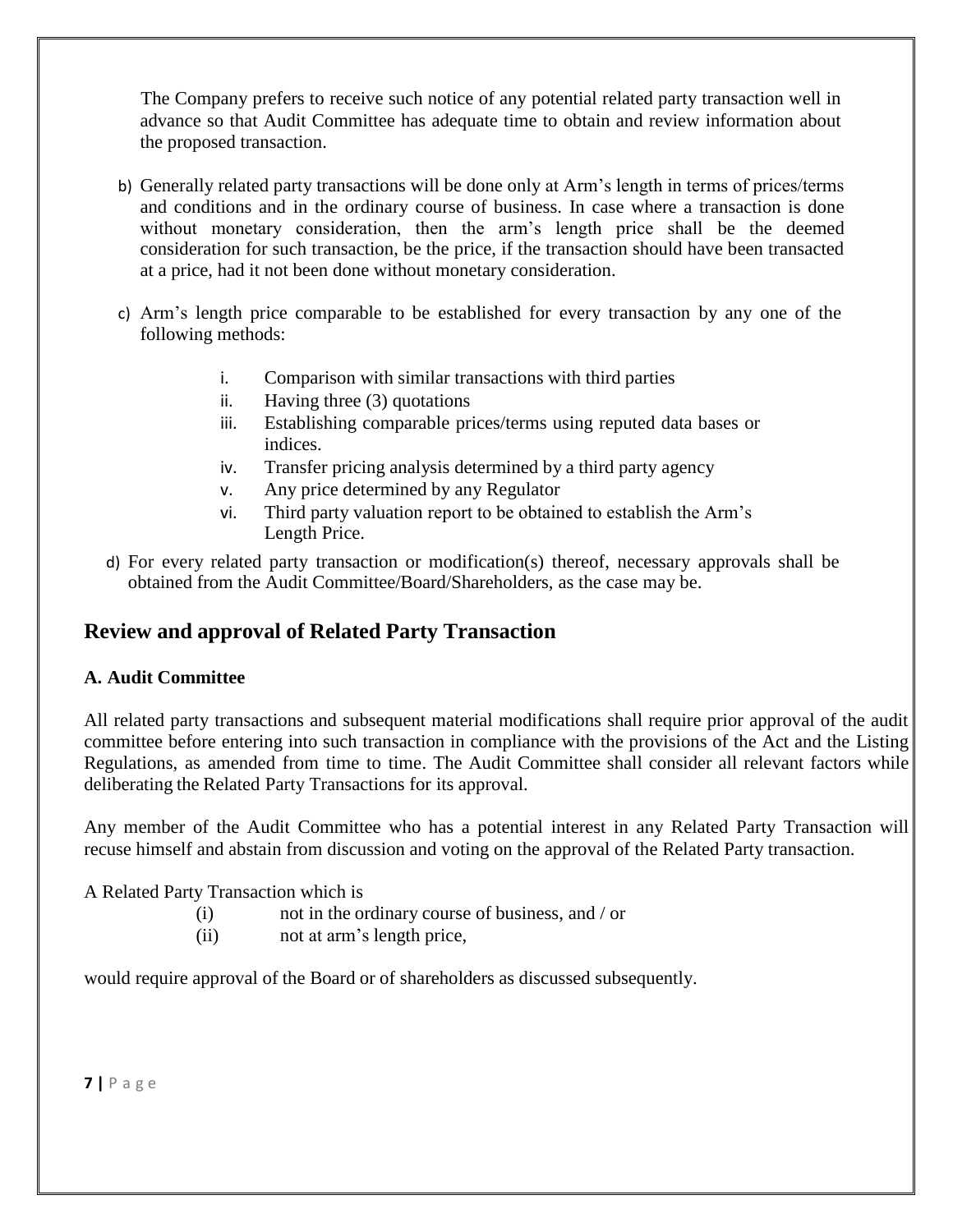#### **Omnibus Approval**

- The Audit Committee may grant omnibus approval for Related Party Transactions which are repetitive in nature and subject to subject to the following conditions:
	- i. The name/s of the related party, nature of transaction, period of transaction, maximum amount of transaction that can be entered into;
	- ii. The indicative base price / current contracted price and the formula for variation in the price, if any; and
	- iii. Such other conditions as may be required to be fulfilled in terms of any amendment(s), notification(s) or directions(s) under the Act/Listing Regulations or by the Audit Committee.
- $\div$  The Audit Committee may also for smooth conduct of affairs of the Company, grant omnibus approval for Related Party Transactions that cannot be foreseen and for which the aforesaid details are not available up to a value of Rs. 1 crore per transaction.
- $\triangle$  Such omnibus approval shall be valid for a period not exceeding one year and shall require fresh approval after the expiry of one year.

The Audit Committee shall review, on a quarterly basis, the details of Related Party Transactions entered into by the Company pursuant to the omnibus approval. In connection with any review of a Related Party Transaction, the Committee has authority to modify or waive any procedural requirements of this Policy.

A Related Party Transaction entered into by the Company, which is not under the omnibus approval or otherwise pre-approved by the Audit Committee, will be placed before the Audit Committee for ratification.

Budgetary approval(s) will be obtained for proposed related transactions from the Audit Committee/Board/Shareholders, as the case may be, showing the name of related parties, nature of transactions, maximum amount of transaction in a year, indicative base price /current contracted price and the formula for variation in the price, if any and amount for full year as per Annual Business plan for the year, and where the transaction exceeds the budgetary approval, supplementary approval shall be taken from the respective authority(s) before entering into the transaction. (Format for approval given in **Annexure-I**)

Quarterly statement showing details of transactions as above will be submitted to Audit committee.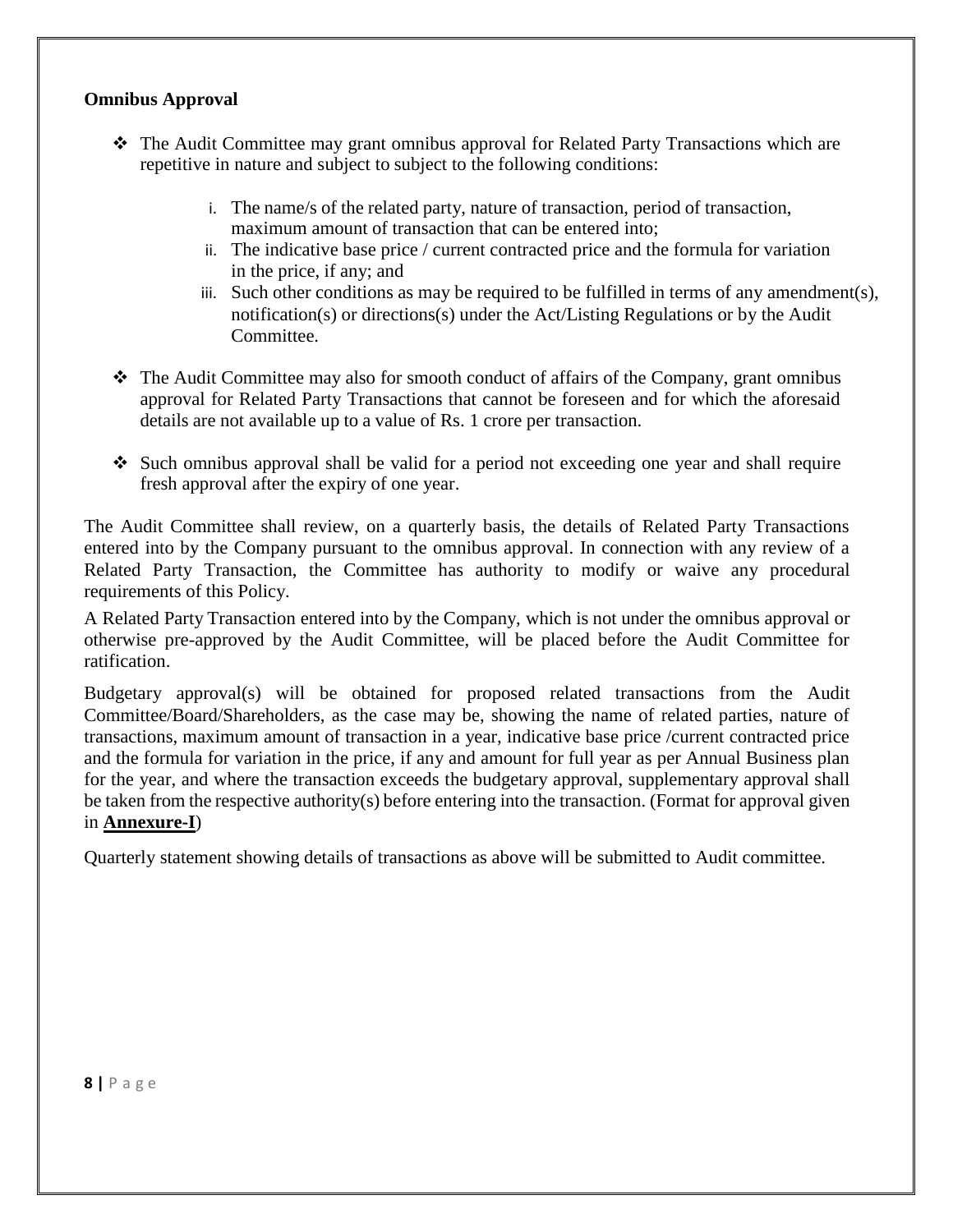#### **B. Board of Directors**

In case any Related Party Transactions are referred by the Company to the Board for its approval due to the transaction being

- (i) not in the ordinary course of business, and / or
- (ii) not at an arm's length price,

the Board will consider such factors as, nature of the transaction, material terms, the manner of determining the pricing and the business rationale for entering into such transaction apart from any other information/document that the Board may have to consider as per requirement of the Act/ Listing Regulations, as amended from time to time. On such consideration, the Board may approve the transaction or may require such modifications to transactionterms as it deems appropriate under the circumstances. Any member of the Board who has any interestin any Related Party Transaction will recuse himself and abstain from discussion and voting on the approval of the Related Party Transaction.

#### **C. Shareholders**

If a Related Party Transaction is;

(i) a Material Related Party transaction as per Regulation 23 of the Listing Regulations,

or

(ii) not in the ordinary course of business, or not at arm's length price and exceeds thresholds as defined in this policy as Significant Related Party transaction in terms of Section 188(1) read with Rules.

it requires approval of the shareholders of the Company.

However, prior approval of the shareholders shall not be required for a related party transaction to which the listed subsidiary is a party but the Company is not a party, if regulation 23 and sub-regulation (2) of regulation 15 of the Listing Regulations are applicable to such listed subsidiary.

The requirement of shareholders' approval shall also not be applicable for transactions in respect of which such relaxations/exemptions are provided in the Act and/or the Listing Regulations.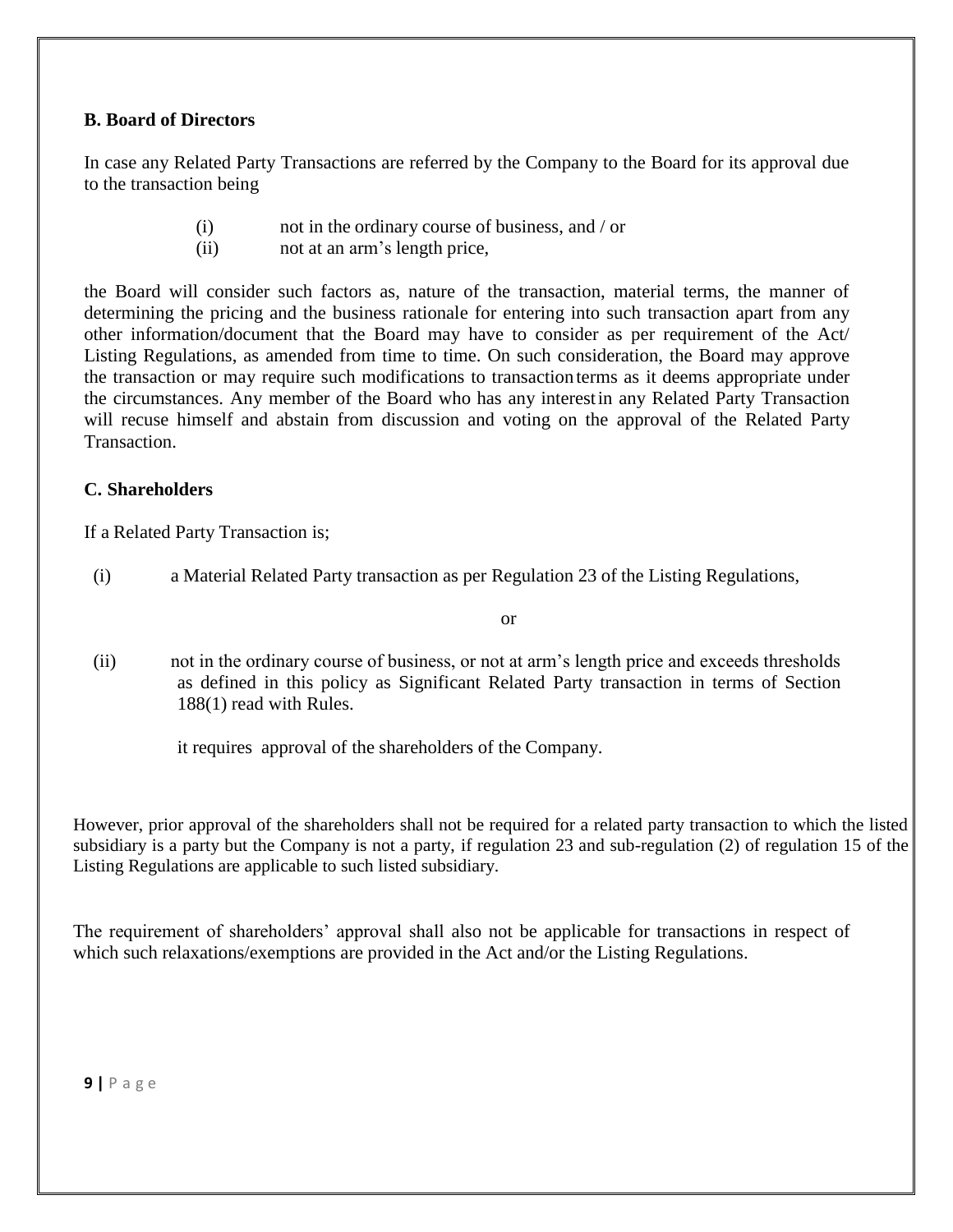### **Approval process Chart**



#### **Materiality of Transaction:**

In relation to all Material Related Party Transactions and/or any material modifications thereto, following procedure shall be followed:

- The Audit Committee shall be responsible to verify materiality threshold of the Company in the meeting where annual consolidated financial statements of the Company are adopted. Such threshold would be relevant for identifying material transactions or any material modification entered / proposed to be entered with a related party in next year.
- The Audit Committee shall verify the potential Related Party Transactions that may exceed the materiality threshold for a particular financial year on a progressive basis.
- The Audit Committee/Board shall review the Material Related Party Transactions or any material modification as per the procedure laid down in the Policy
- The Board shall place the Material Related Party Transactions before the shareholders for their approval.

**10 |** P a g e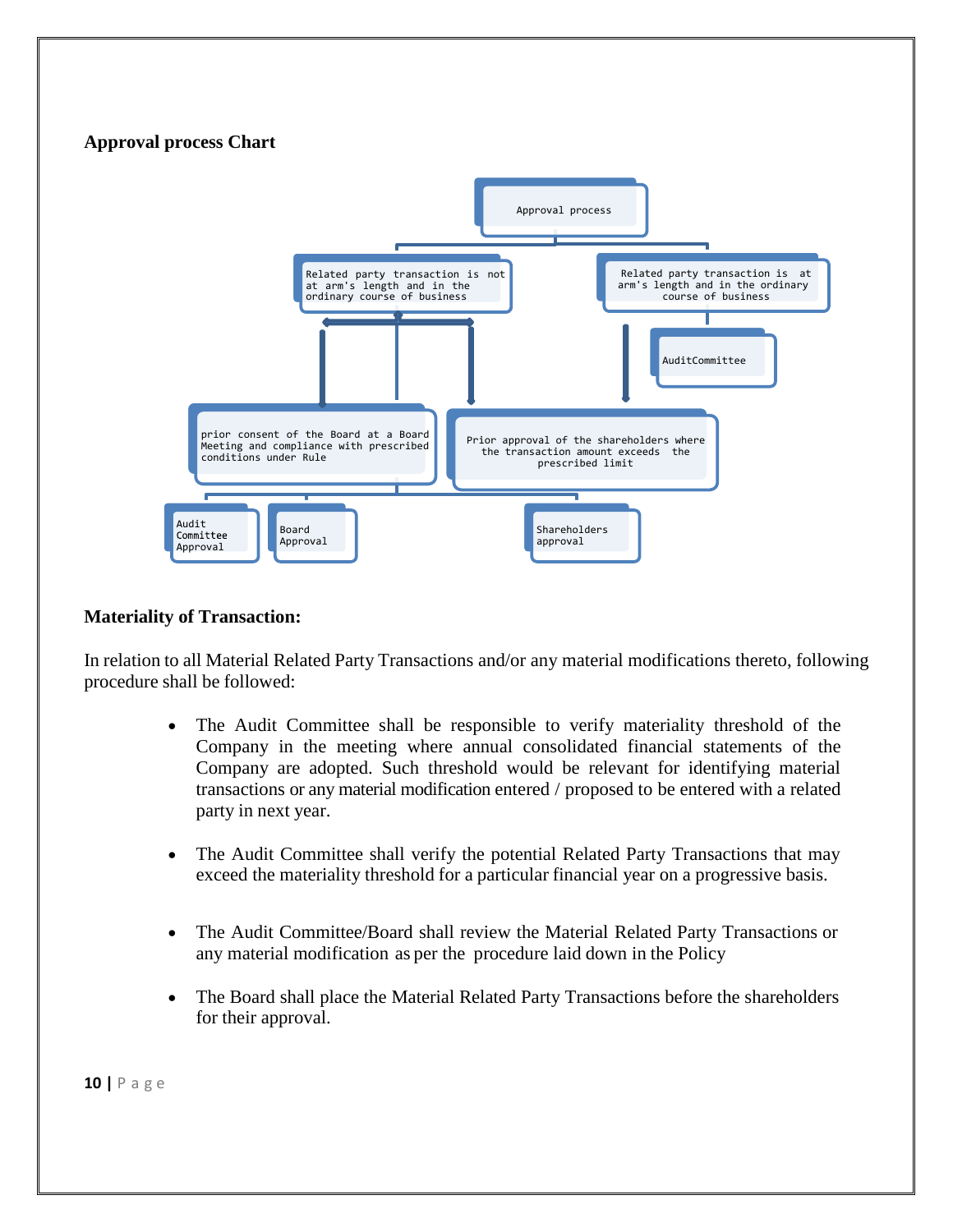#### **Pre-approved Transactions**

The following types of transactions will be deemed to be pre-approved by the Committee; will not be reviewed by the Audit Committee and do not require approval or ratification:

- a. Director's Appointment and Compensation: Any employment by the Company of, or compensation paid to the Directors or to the Key Managerial Personnel;
- b. Continuing Related Party Transactions: All continuing Related Party Transactions which have been approved by the Audit Committee, Board and Shareholders, shall not be placed for approval again, unless there is any Material Modification. However, as aforesaid, any omnibus approval granted by Audit Committee for repetitive Related Party Transactions shall be valid for one financial year and shall require fresh approval after the expiry of that year.

#### **Related Party Transactions not previously approved under the Policy**

In the event the Company becomes aware of a Related Party Transaction that has not been approved or ratified under this Policy, the transaction shall be placed as promptly as practicable before the Audit Committee or Board of Directors or the Shareholders as may be required in accordance with this Policy for review and ratification.

In case the Audit Committee does not deem fit to ratify a Related Party Transaction that has commenced without approval as stated above, the Audit Committee, may direct additional actions including, but not limited to, immediate discontinuation of the transaction or such other matter as it may deem appropriate. The Audit Committee also has the authority to modify or waive any procedural requirement of the Related Party Transaction to suit the provision of this policy.

The Audit Committee or the Board of Directors or the Shareholders, as the case may be, shall consider all relevant facts and circumstances of such transaction and shall evaluate all options available to the Company, including but not limited to ratification, revision or termination of such transaction and the Company shall take such actions as the Audit Committee deems appropriate under the circumstances.

#### **Disclosures**

All related party transactions are to be disclosed in the Company's standalone and consolidated financial statements in accordance with applicable accounting standards.

Details of approvals obtained on Related Party Transactions shall be disclosed to the stock exchanges on quarterly basis in specified format along with the compliance report on corporate governance.

Related Party Transactions are to be disclosed to the Stock Exchanges on a consolidated

#### **11 |** P a g e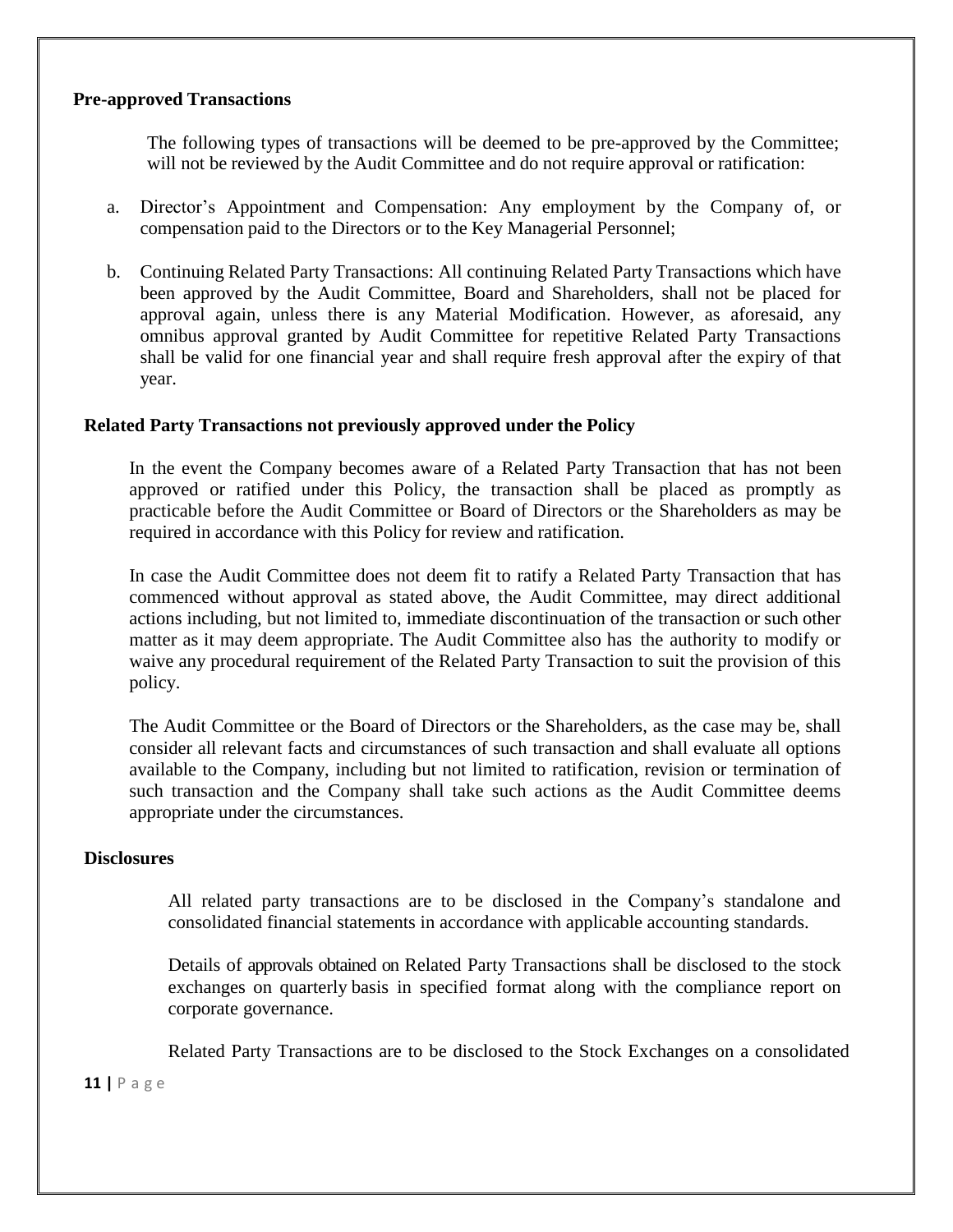basis, within such period from the date of publication of standalone and consolidated financial results of the Company for every half-year, as may be stipulated in the Listing Regulations from time to time.

The Company shall disclose the Policy on dealing with Related party Transactions on its website and a web-link shall be provided in the Annual Report.

The Company shall disclose, in the Board's report, transactions, if any, prescribed in Section 188(1) of the Act with related parties, which are not in ordinary course of business or arm's length basis along with the justification for entering into such transaction.

The Company Secretary shall also arrange to make necessary entries in the Register of Contracts required to be maintained under the Act.

#### **Scope Limitation**

In the event of any conflict between this Policy and the LODR / Act or any statutory enactments, rules, the provisions of such LODR/ Act or statutory enactments, rules shall prevail over this Policy. Any subsequent amendment / modification in the Listing Regulations, Act and/or applicable laws in this regard shall automatically apply to this Policy.

#### **Review and amendments**

The Board on recommendation of the Audit Committee shall review the Policy once in three years and may amend the same from time to time.

#### XXX

#### **Footnote**

This policy was approved by the Board of Directors on February 09, 2022 in suppression of the earlier Policy.

**For Spencer's Retail Limited**

Remarkement

**Rama Kant Company Secretary & Compliance Officer (FCS 4818)**

**12 |** P a g e